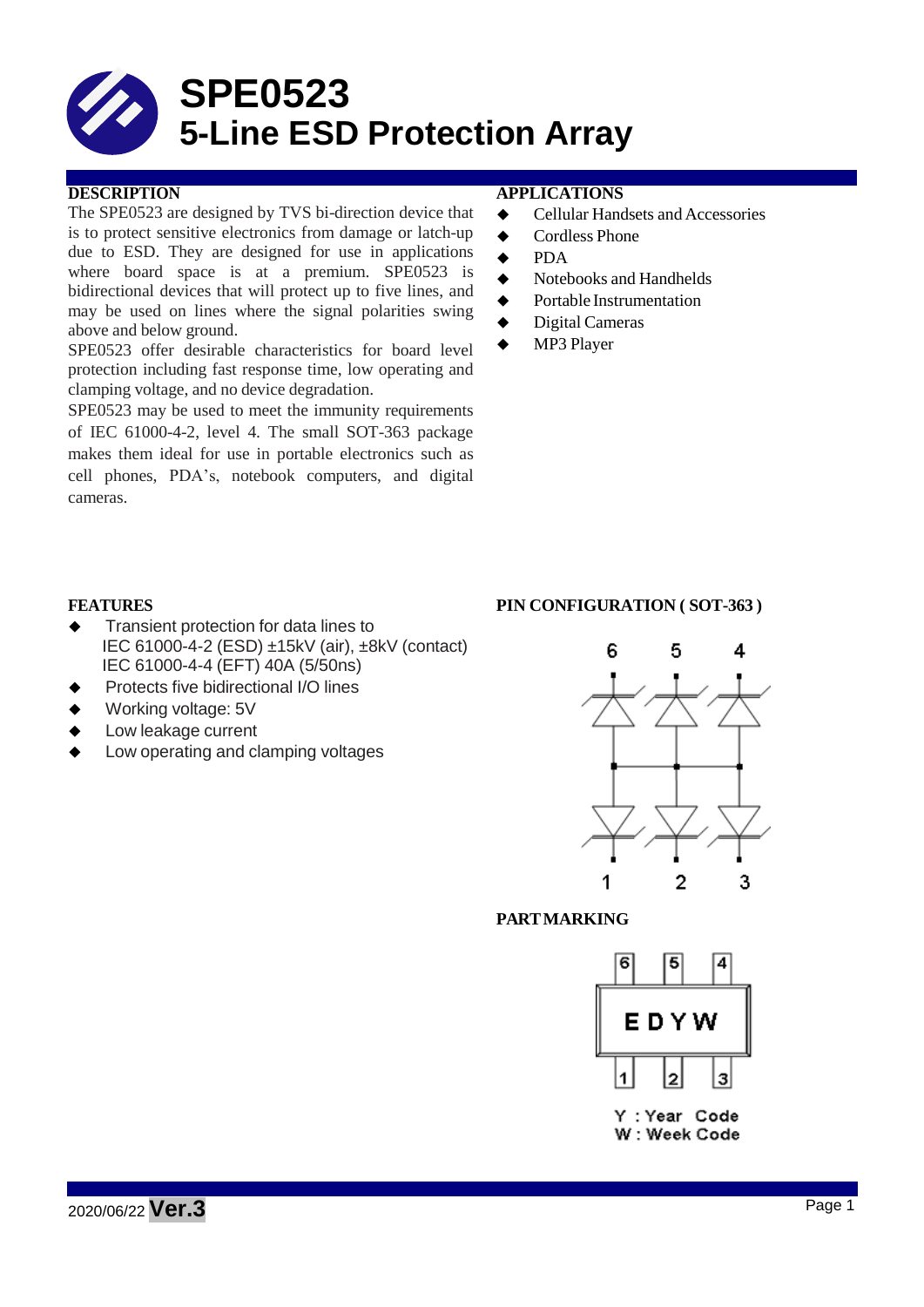

### **ORDERINGINFORMATION**

| <b>Part Number</b> | Package | <b>Part Marking</b> |
|--------------------|---------|---------------------|
| SPE0523S36RGB      | SOT-363 | ED                  |

※ Week Code : A ~ Z( 1 ~ 26 ) ; a ~ z( 27 ~ 52 )

※ SPE0523S36RGB : Tape Reel ; Pb – Free ; Halogen – Free

## **ABSOULTE MAXIMUM RATINGS**

(TA=25℃ Unless otherwise noted)

| <b>Parameter</b>                                 | <b>Symbol</b> | <b>Typical</b> | Unit      |
|--------------------------------------------------|---------------|----------------|-----------|
| Peak Pulse Power ( $tp = 8/20 \mu s$ )           | Ppk           | 250            | W         |
| Maximum Peak Pulse Current ( $tp = 8/20 \mu s$ ) | Ipp           |                | A         |
| ESD per IEC $61000 - 4 - 2$ (Air)                | Vpp           | ±15            | <b>KV</b> |
| ESD per IEC $61000 - 4 - 2$ (Contact)            | Vpp           | $\pm 8$        | <b>KV</b> |
| <b>Operating Junction Temperature</b>            | Tj            | $-55 \sim 125$ | ℃         |
| <b>Storage Temperature Range</b>                 | <b>TSTG</b>   | $-55 \sim 150$ | °C        |
| <b>Lead Soldering Temperature</b>                | TL            | 260(10sec)     | $\gamma$  |

# **ELECTRICAL CHARACTERISTICS**

(TA=25℃ Unless otherwise noted)

| <b>Parameter</b>                 | <b>Symbol</b> | <b>Conditions</b>                                  | Min. | <b>Typ</b> | Max. | Unit    |
|----------------------------------|---------------|----------------------------------------------------|------|------------|------|---------|
| Reverse Stand – Off<br>Voltage   | <b>VRWM</b>   |                                                    |      |            | 5    | V       |
| <b>Reverse Breakdown Voltage</b> | <b>VBR</b>    | $It = 1mA$                                         | 6    |            |      | V       |
| <b>Reverse Leakage Current</b>   | Ir            | $V_{\text{RWM}} = 5V$ , T=25 <sup>°</sup> C        |      | 0.01       |      | $\mu A$ |
| <b>Reverse Leakage Current</b>   | Ir            | VRWM = $3V$ , T= $25^{\circ}$ C                    |      | 0.01       | 0.5  | $\mu A$ |
| <b>Clamping Voltage</b>          | Vc            | $\text{Ipp} = 1 \text{A}$ , tp = 8/20 µs           |      |            | 15   | V       |
| <b>Clamping Voltage</b>          | $V_{C}$       | $\text{Ipp} = 7\text{A}$ , tp = 8/20 µs            |      |            | 18   | V       |
| Junction Capacitance             | Cj            | Between I/O Pin and GND<br>$V_R = 0V$ , $f = 1MHz$ |      | 2          | 3    | pF      |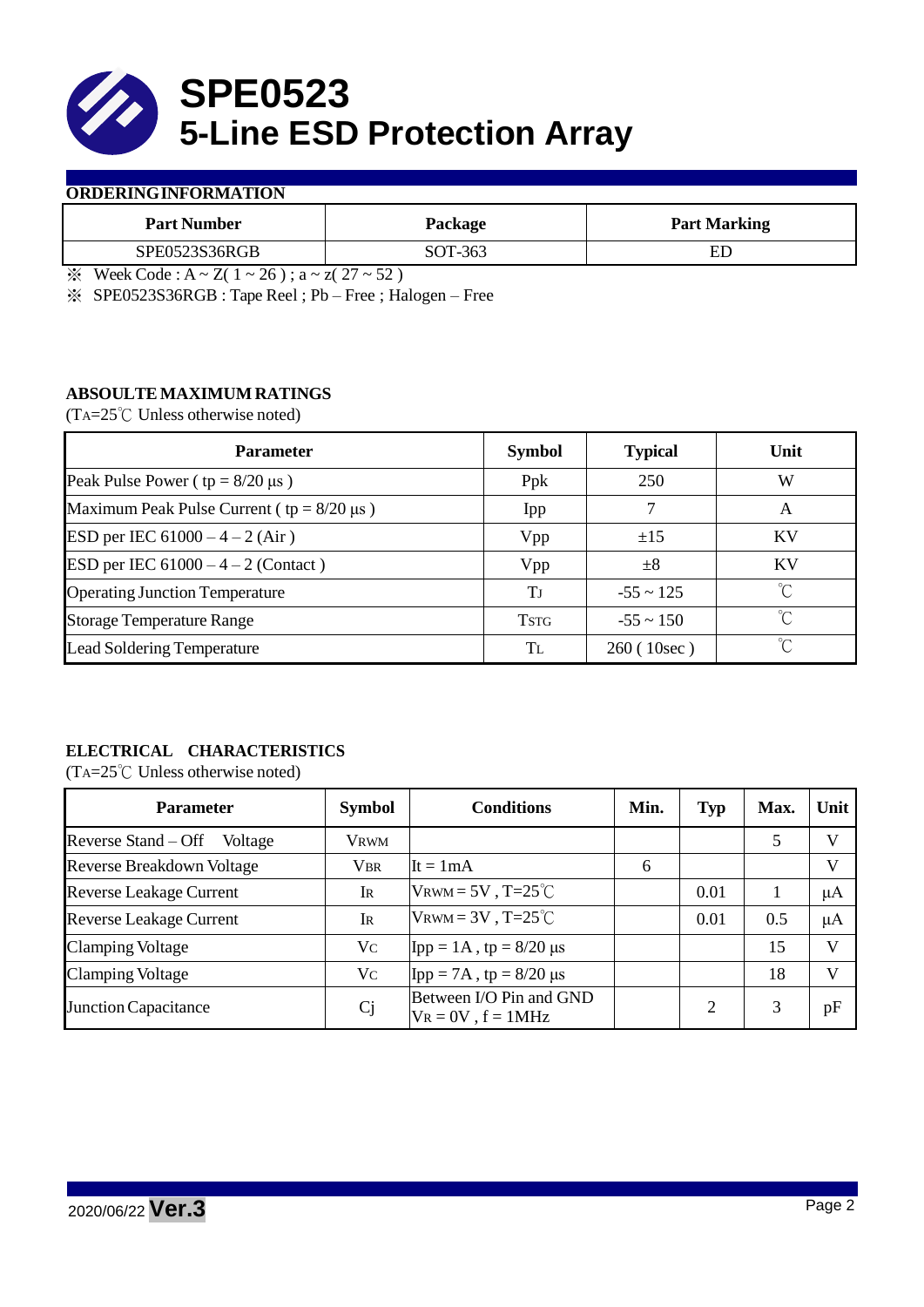

## **TYPICAL CHARACTERISTICS**



2020/06/22 **Ver.3** Page <sup>3</sup>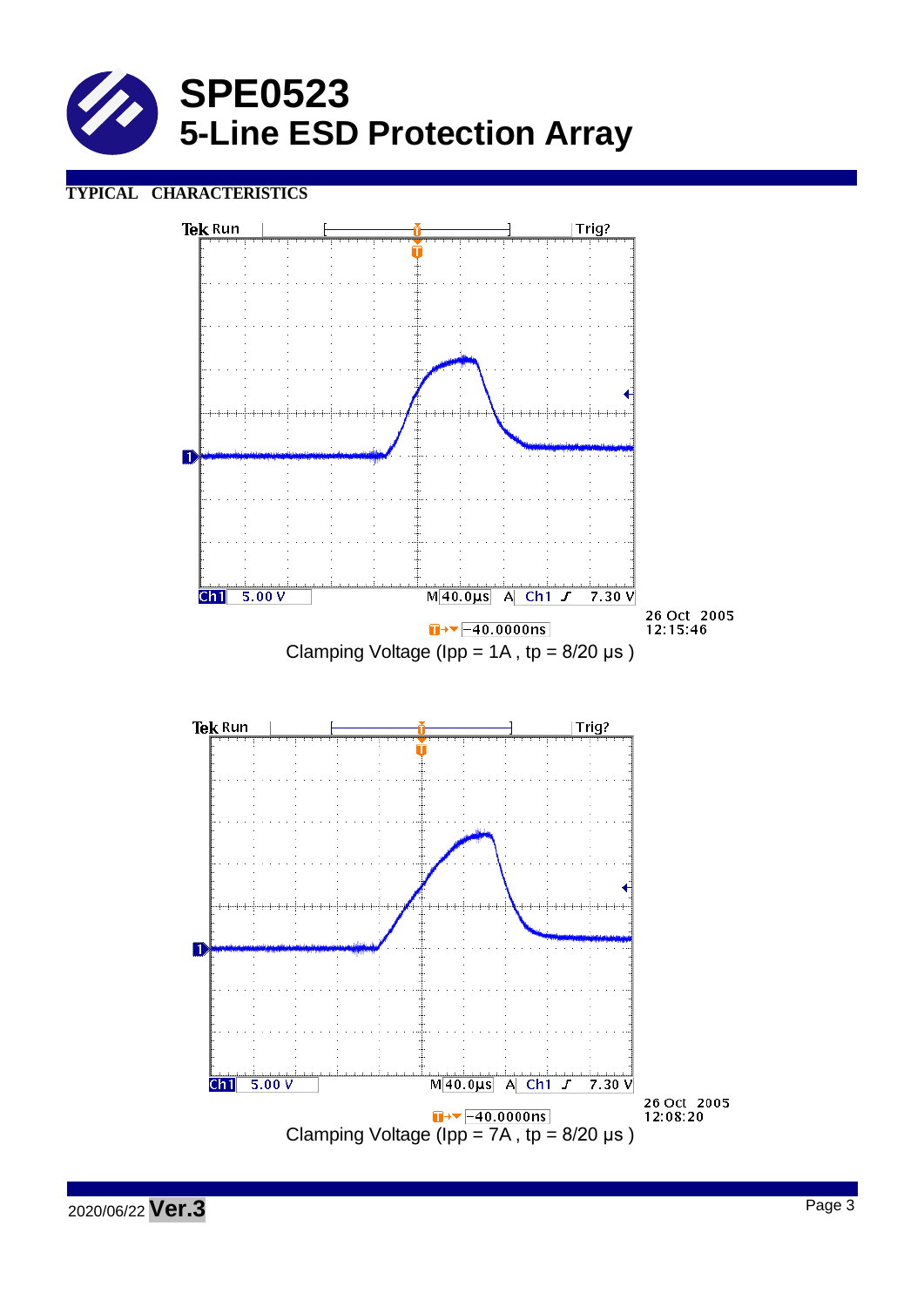

# **TYPICAL CHARACTERISTICS**



**Fig 1 : Junction Capacitance V.S Reverse Voltage Applied Fig 2 : Peak Plus Power V.S Exponential Plus Duration**



**Initial Junction Temperature**





**Fig 3 : Relative Variation of Peal Plus Power V.S Fig 4 : Forward Voltage Drop V.S Peak Forward Current**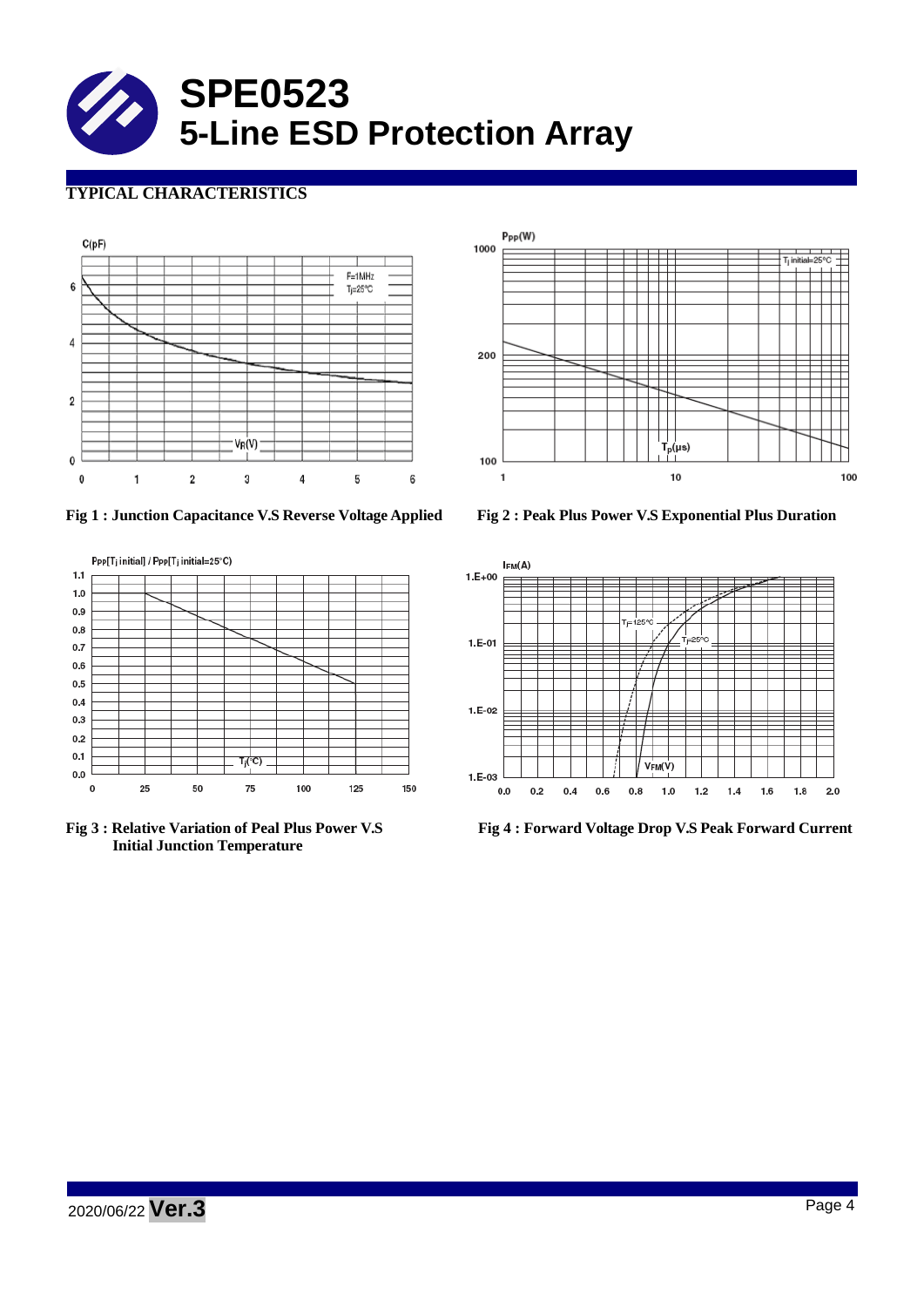

## **APPLICATION NOTE**

## **Device Connection for Protection of Five Data Lines**

SPE0523 is designed to protect up to five bidirectional data lines. The device is connected as follows:

1. Bidirectional protection of five I/O lines is achieved by connecting pins 1, 3, 4, 5, and 6 to the data lines. Pin 2 is connected to ground. The ground connection should be made directly to the ground plane for best results. The path length is kept as short as possible to reduce the effects of parasitic inductance in the board traces.



### **Circuit Board Layout Recommendations for Suppression of ESD**

Good circuit board layout is critical for the suppression of ESD induced transients. The following guidelines are recommended:

- 1. Place the TVS near the input terminals or connectors to restrict transient coupling.
- 2. Minimize the path length between the TVS and the protected line.
- 3. Minimize all conductive loops including power and ground loops.
- 4. The ESD transient return path to ground should be kept as short as possible.
- 5. Never run critical signals near board edges.
- 6. Use ground planes whenever possible.